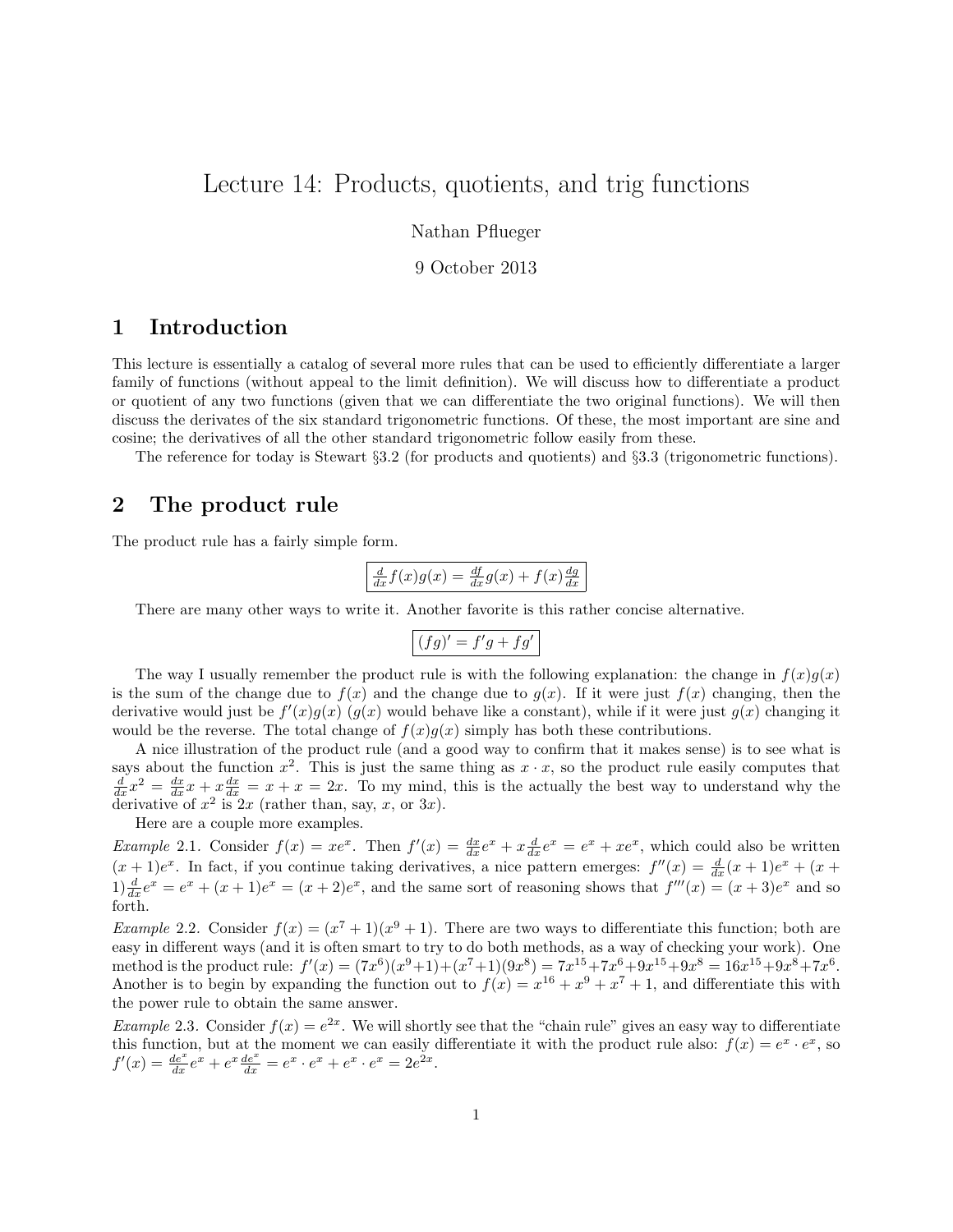### 3 The quotient rule

 $\, ,$ 

The quotient rule has a somewhat more nauseating form than the product rule. The usual expression is the following (both of these are equivalent, just using different notation for the derivative).



#### 3.1 Alternative forms and derivations

Personally, I find it much easier, instead of trying to remember these sorts of ugly formulas, to just remember one special case, which is easy to remember since it closely resembles  $\frac{d}{dx}\frac{1}{x} = -\frac{1}{x^2}$ .

$$
\left(\frac{1}{g}\right)' = -\frac{g'}{g^2}
$$

From here, the quotient rule follows just by applying the product rule.

$$
\left(f \cdot \frac{1}{g}\right)' = f' \cdot \frac{1}{g} - f \cdot \frac{g'}{g^2}
$$

In fact, the equation above is the form in which I usually prefer to apply the quotient rule myself. There is also a fairly quick derivation of the quotient rule from the product rule, as follows.

$$
f = g \cdot \frac{f}{g}
$$

$$
\Rightarrow f' = \left(g \cdot \frac{f}{g}\right)'
$$

$$
= g' \frac{f}{g} + g\left(\frac{f}{g}\right)'
$$

$$
\Rightarrow f' - g' \frac{f}{g} = g\left(\frac{f}{g}\right)'
$$

Dividing both sides of this equation by  $g$  (and doing some mild simplifying) now gives the quotient rule.

#### 3.2 Examples

One of the main uses of the quotient rule is to differentiate rational functions. For example: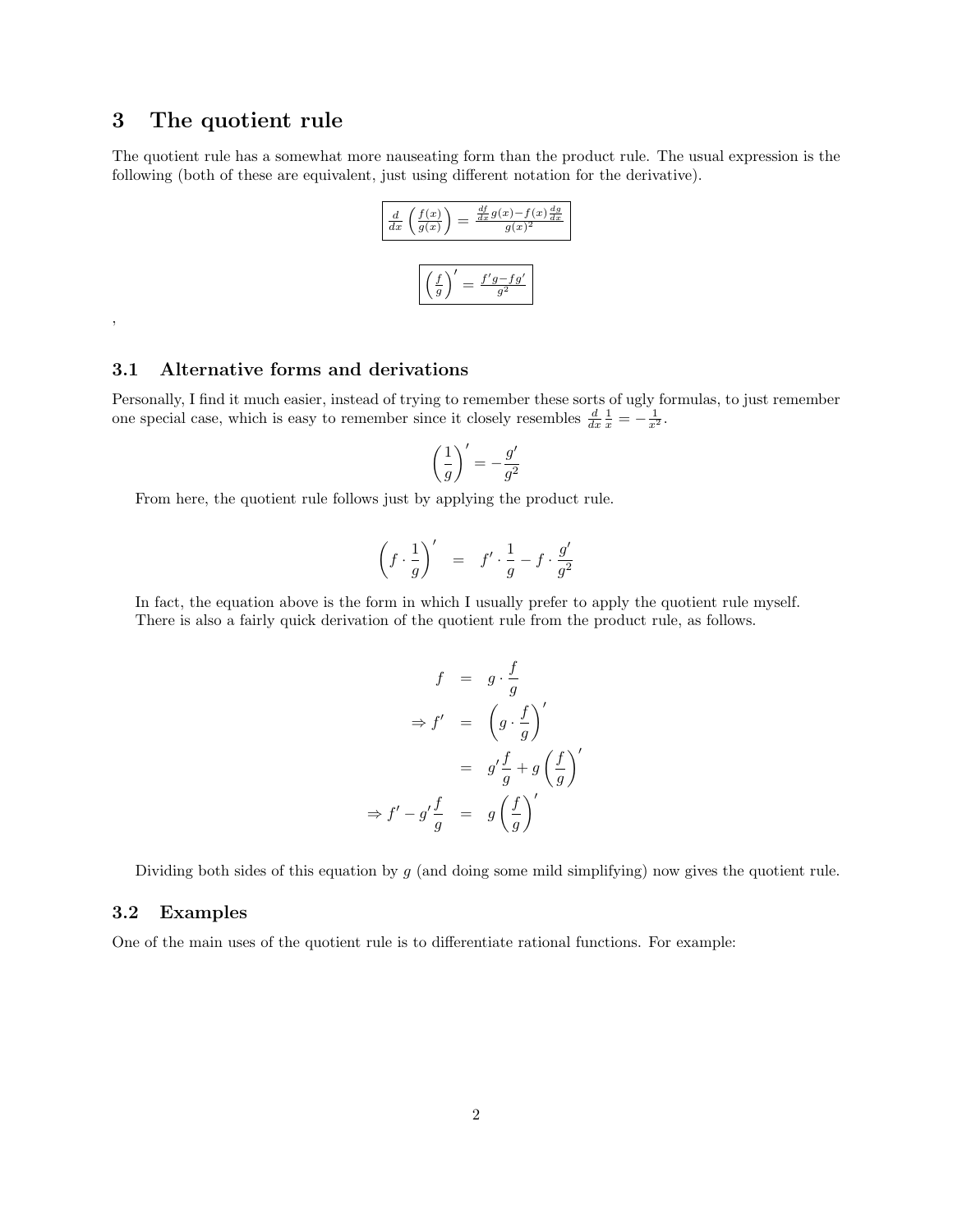$$
\frac{d}{dx}\left(\frac{1}{x+1}\right) = \frac{\left(\frac{d}{dx}1\right)(x+1) - 1\frac{d}{dx}(x+1)}{(x+1)^2}
$$
\n
$$
= -\frac{1}{(x+1)^2}
$$
\n
$$
\frac{d}{dx}\left(\frac{2x+3}{x^2+1}\right) = \frac{\left[\frac{d}{dx}(2x+3)\right](x^2+1) - (2x+3)\frac{d}{dx}(x^2+1)}{(x^2+1)^2}
$$
\n
$$
= \frac{2(x^2+1) - (2x+3)(2x)}{(x^2+1)^2}
$$
\n
$$
= \frac{-2x^2 - 6x + 2}{(x^2+1)^2}
$$

It is also often necessary to combine the quotient rule with the product rule, as in the following example, where the derivative of  $xe^x$  appears in the expression and must be evaluated using the product rule.

$$
f(x) = \frac{xe^x}{x^2 - x + 1}
$$
  
\n
$$
f'(x) = \frac{\left[\frac{d}{dx}(xe^x)\right](x^2 - x + 1) - xe^x \frac{d}{dx}(x^2 - x + 1)}{(x^2 - x + 1)^2}
$$
  
\n
$$
= \frac{(e^x + xe^x)(x^2 - x + 1) - xe^x(2x - 1)}{(x^2 - x + 1)^2}
$$
  
\n
$$
= e^x \cdot \frac{(1 + x)(x^2 - x + 1) - x(2x - 1)}{(x^2 - x + 1)^2}
$$
  
\n
$$
= e^x \cdot \frac{x^3 + 1 - 2x^2 + x}{(x^2 - x + 1)^2}
$$
  
\n
$$
= e^x \cdot \frac{x^3 - 2x^2 + x + 1}{(x^2 - x + 1)^2}
$$

## 4 Sine and cosine

We've seen how to differentiate polynomials and exponential functions. The other main missing piece in the catalog of elementary functions that can be easily differentiated are the trigonometric functions. The two basic facts are the following.

$$
\frac{d}{dx}\sin x = \cos x
$$
  

$$
\frac{d}{dx}\cos x = -\sin x
$$

So these two basic functions are closely linked to each other; the main confusing thing is to remember which one obtains a negative sign when it is differentiated. The easiest way to get straight on this is just to think about where the functions are increasing and decreasing. The graph of sine is initially increasing, so its derivative at 0 had better by positive; thus is must be  $\cos x$  and not  $-\cos x$ . Similarly, the graph of  $\cos x$ starts at a local maximum, so its derivative but change from positive to negative around  $x = 0$ ; this is the opposite of what sin x does, so the derivative of cos x must be  $-\sin x$  and not sin x.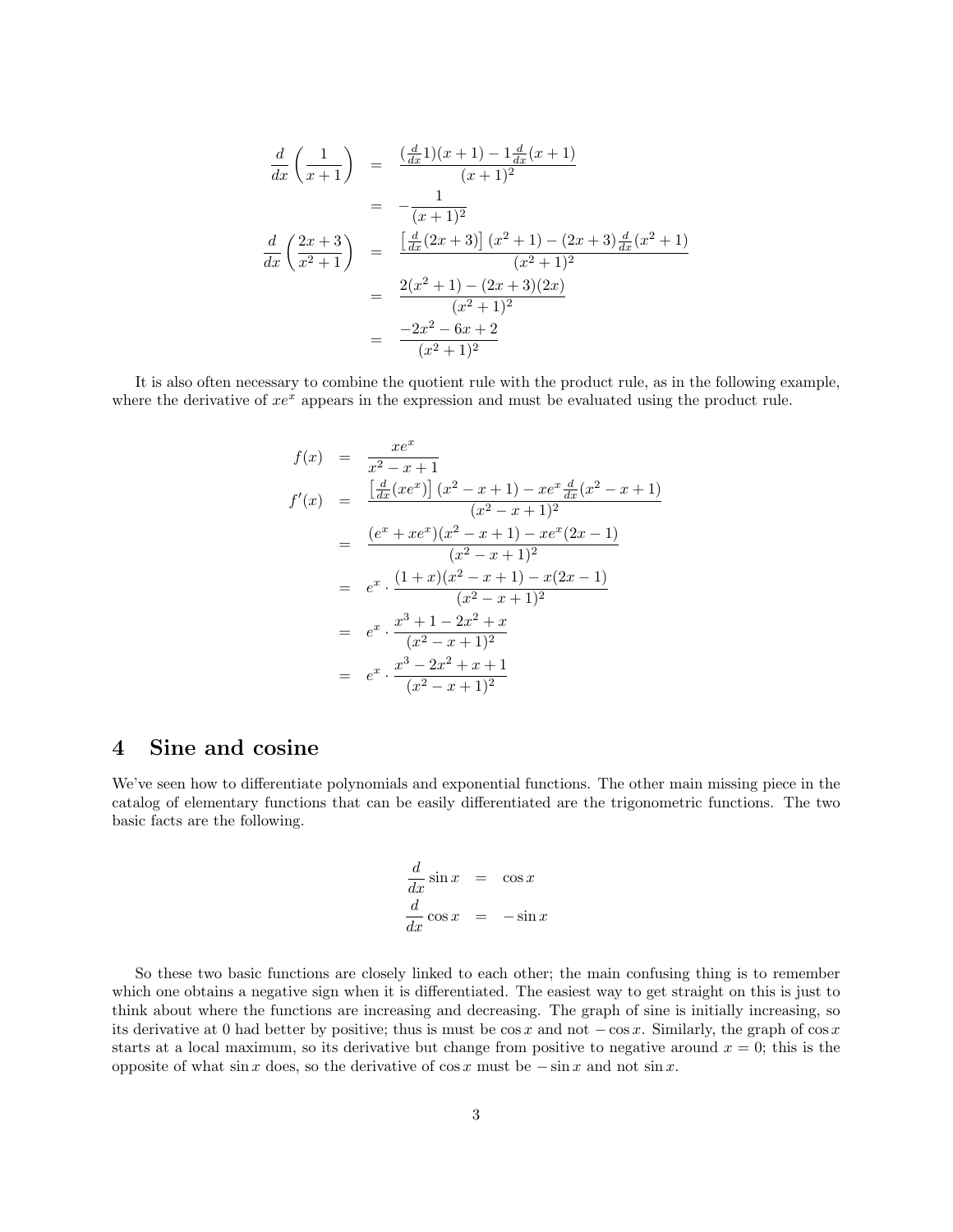Observation. Both sine and cosine have the very special property that they are the *negative* of their second derivative, i.e.  $(\sin x)'' = -\sin x$  and  $(\cos x)'' = -\cos x$ . In physical terms, each curve is always accelerating back towards the x axis at a rate given by its distance from the x axis. This is the reason that these functions arise so much in physical problems: any system with "feedback" that pulls it back towards equilibrium (e.g. a weight on a spring, or a swaying bridge) is governed by some equations that ultimately give rise to functions that are built up from sine and cosine.

Note. The fact that the derivatives of sine and cosine have such a nice form in terms of each other is the principle reason why radians, rather than degrees, are always used when doing trigonometry (at least when any techniques from calculus are begin used). It is analogous to using the metric system in chemistry: just like the metric system makes unit conversions less error-prone, using radians makes taking derivatives less error-prone. This is exactly analogous to using  $e^x$  rather than any other exponential function<sup>1</sup>.

#### 4.1 The derivation

The usual derivation of the derivatives of sine and cosine uses the following standard trigonometric identities (the word "identity" means a formula which hold for all values of the input). I've put everything involving h in blue to make it stand out.

$$
\sin(x + h) = \sin x \cos h + \cos x \sin h
$$
  

$$
\cos(x + h) = \cos x \cos h - \sin x \sin h
$$

The basic facts that allow us to compute the derivatives of sine and cosine are the following *linear* approximations to  $\sin x$  and  $\cos x$ : for x for close to 0,

$$
\sin x \approx x
$$
  

$$
\cos x \approx 1
$$

The first of these was an identity we discussed in the lecture on linear approximation. The second follows because  $\cos x$  has a local maximum at  $x = 0$ , hence a horizontal tangent line.

Applying these linear approximations and the identities above, we obtain the following fact: if h is a very small number (very close to 0), then:

> $\sin(x+h) \approx \sin x \cdot 1 + \cos x \cdot h$  $\cos(x+h) \approx \cos x \cdot 1 - \sin x \cdot h$

From these approximations, we see that  $\sin x$  increases at a rate of  $\cos x$  (as h increases), while  $\cos x$ increases at a rate of  $-\sin x$ .

The more formal version of what I have just said is to first invoke the following two limits (which are both computed by some analysis using the squeeze theorem, which we will not describe in detail). Both are visually plausible if you draw the graphs of sine and cosine; they say that the derivative of sine at 0 is 1, and that the derivative of cosine at 0 is 0.

<sup>&</sup>lt;sup>1</sup>If you happen to have seen the formula, in terms of complex numbers,  $e^{ix} = \cos x + i \sin x$ , you will realize that choosing e and choosing radians are really the exact same choice, if you take a slightly broader point of view.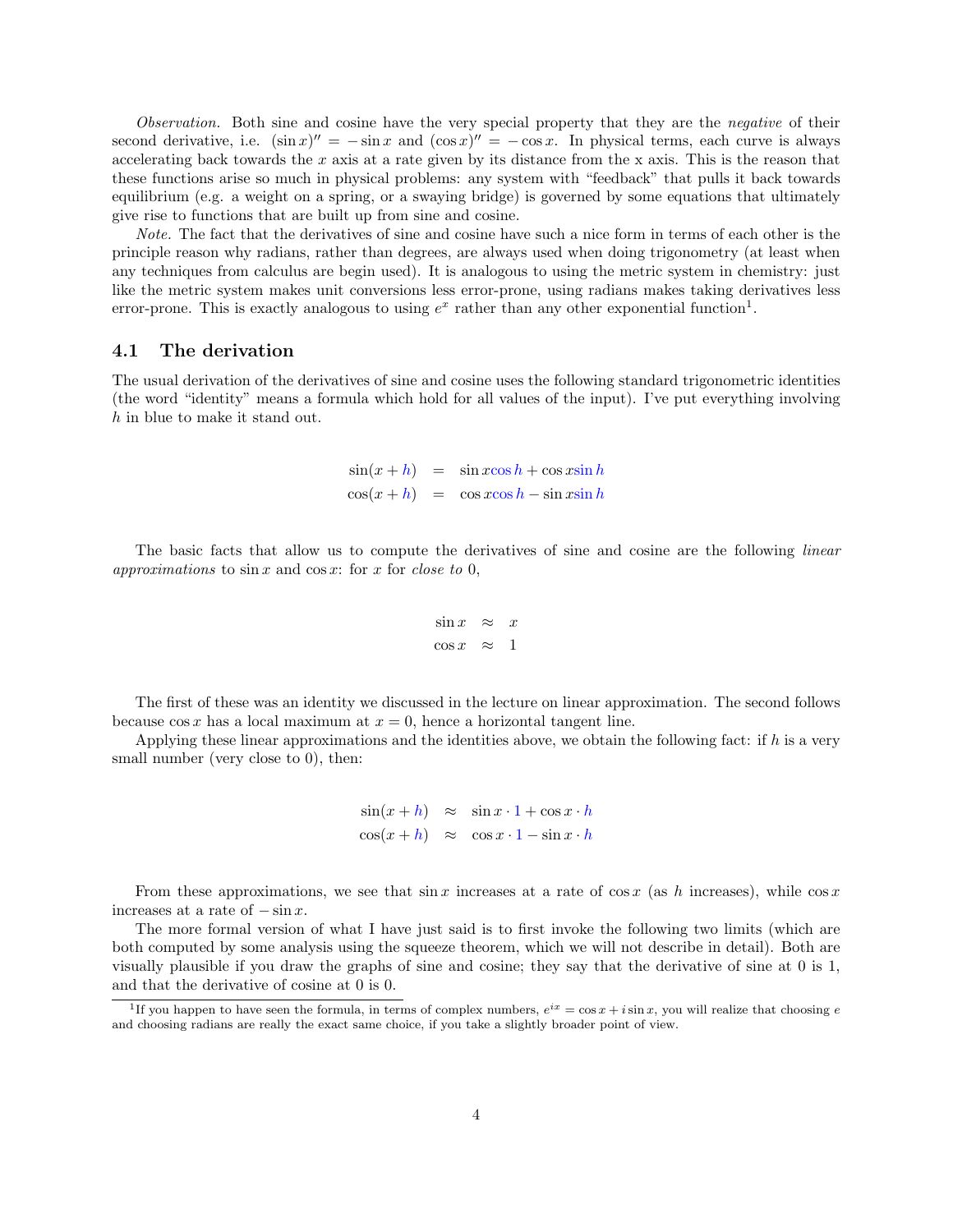$$
\lim_{h \to 0} \frac{\sin h}{h} = 1
$$
  

$$
\lim_{h \to 0} \frac{\cos h - 1}{h} = 0
$$

Then the derivative of  $\sin x$  can be computed as follows.

$$
(\sin x)' = \lim_{h \to 0} \frac{\sin(x+h) - \sin x}{h}
$$
  
= 
$$
\lim_{h \to 0} \frac{\sin x \cos h + \cos x \sin h - \sin x}{h}
$$
  
= 
$$
\lim_{h \to 0} \left( \sin x \frac{\cos h - 1}{h} + \cos x \frac{\sin h}{h} \right)
$$
  
= 
$$
\sin x \lim_{h \to 0} \frac{\cos h - 1}{h} + \cos x \lim_{h \to 0} \frac{\sin h}{h}
$$
  
= 
$$
\sin x \cdot 0 + \cos x \cdot 1
$$
  
= 
$$
\cos x
$$

The derivative of  $\cos x$  can be formally commuted in a totally analogous way.

$$
(\cos x)' = \lim_{h \to 0} \frac{\cos(x+h) - \cos x}{h}
$$
  
= 
$$
\lim_{h \to 0} \frac{\cos x \cos h - \sin x \sin h - \cos x}{h}
$$
  
= 
$$
\lim_{h \to 0} \left( \cos x \frac{\cos h - 1}{h} - \sin x \frac{\sin h}{h} \right)
$$
  
= 
$$
\cos x \lim_{h \to 0} \frac{\cos h - 1}{h} - \sin x \lim_{h \to 0} \frac{\sin h}{h}
$$
  
= 
$$
\cos x \cdot 0 - \sin x \cdot 1
$$
  
= 
$$
-\sin x
$$

# 4.2 A physical interpretation

Skip this subsection if you don't particularly like physics. But I find the following picture to be the clearest explanation for why the derivatives of sine and cosine are what they are.

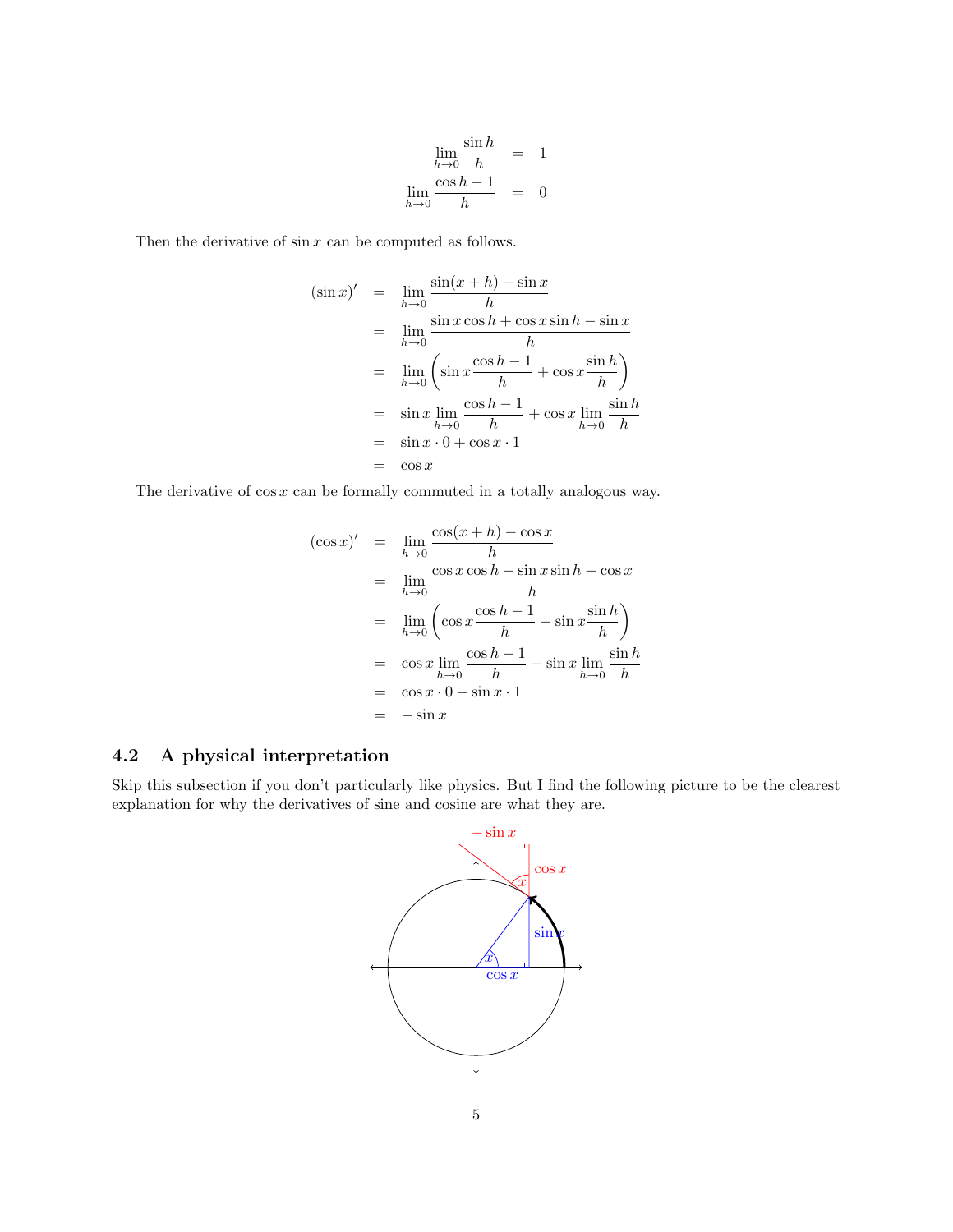In this picture, you should imagine the curved arc as a planet orbiting the origin (1 unit away) in a perfect circle, traveling at speed exactly 1. Then the velocity of this orbiting planet will point in a direction tangent to the circle, and will have magnitude 1. Then you can determine the x and y coordinates of velocity by drawing the red triangle shown. It is congruent to the blue triangle, but rotated 90 degrees. Then the derivatives of sine and cosine can be seen by immediate visual inspection in this picture.

#### 4.3 Some examples

Example 4.1. Sketch the function  $f(x) = \sin x + \cos x$ .

Solution. This function is periodic with period  $2\pi$  (since both sine and cosine are), so let's first restrict to the interval  $[0, 2\pi]$ .

We can easily compute the first two derivatives.

$$
f'(x) = \cos x - \sin x
$$
  

$$
f''(x) = -\sin x - \cos x
$$

From the first derivative, we can identify all of the critical points: these are the points where  $\cos x - \sin x =$ 0, i.e.  $\cos x = \sin x$ , i.e.  $\tan x = 1$ . This occurs precisely at  $x = \frac{\pi}{4}$  and  $x = \frac{5\pi}{4}$ . We can classify these critical points using the second derivative:  $f''(\frac{\pi}{4}) = -\frac{1}{\sqrt{2}}$  $\frac{1}{2} - \frac{1}{\sqrt{2}}$  $\frac{1}{2}=-\frac{2}{\sqrt{2}}$  $\frac{1}{2} = -$ √  $\overline{2}$ , and  $f''(\frac{5\pi}{4}) = \frac{1}{\sqrt{2}}$  $\frac{1}{2} + \frac{1}{\sqrt{2}}$  $\frac{1}{2}$  = √ 2. So there is a local maximum at  $\frac{\pi}{4}$  and a local minimum at  $\frac{5\pi}{4}$ . We can compute that these values are  $f(\frac{\pi}{4}) = \sqrt{2}$ and  $f(\frac{5\pi}{4}) = -\sqrt{2}$ .

So far, we've found the following information about the graph.



Let's fill out this picture a bit more. First, we could evaluate the function at 0 and  $2\pi$  to find that  $f(0) = f(2\pi) = 1.$ 



Next, we could find the x-intercepts of the function. These are the values of x where  $\sin x = -\cos x$ , which are precisely  $3\pi/4$  and  $7\pi/4$ . So plot these points also.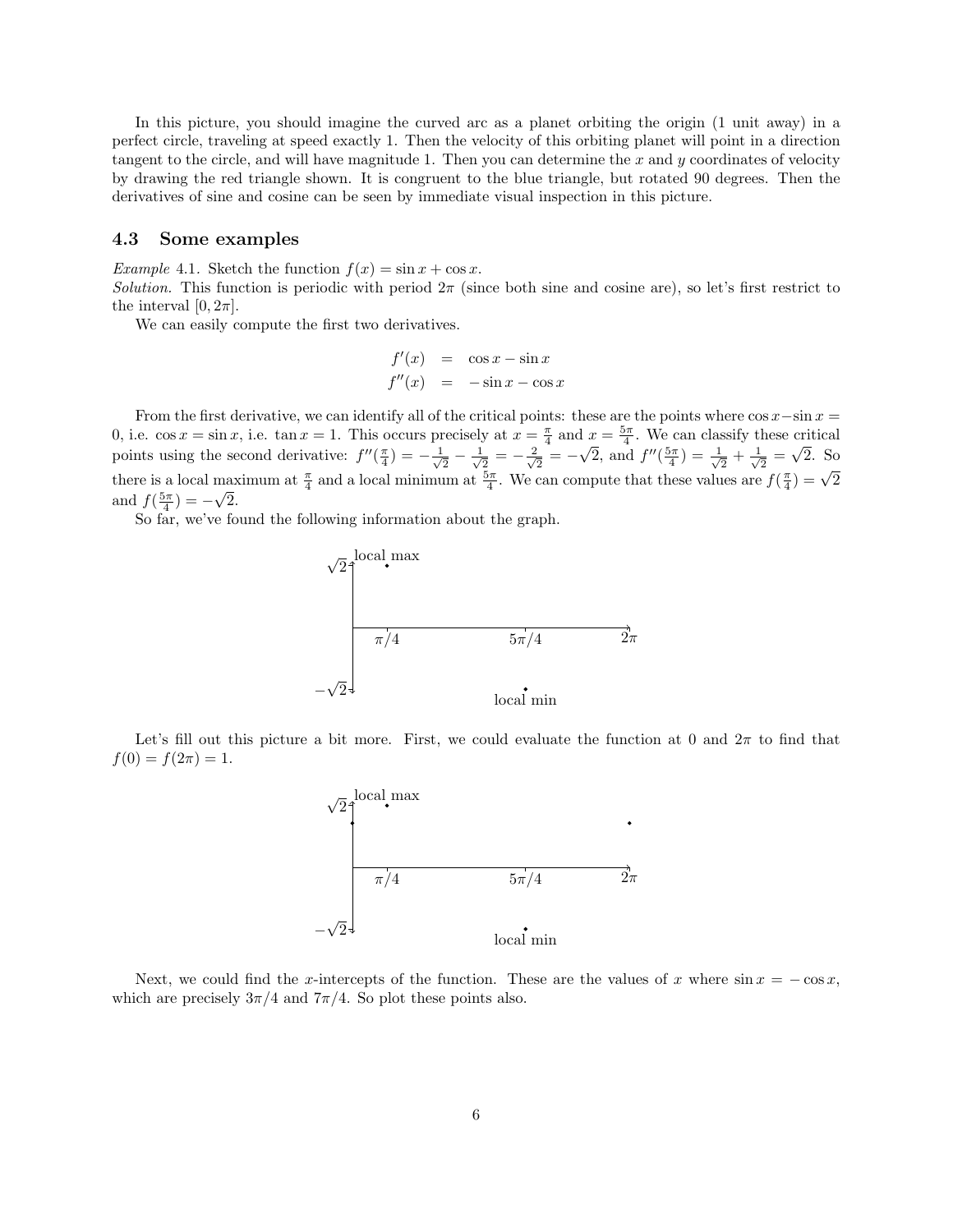

Finally, notice that  $f''(x)$  is precisely  $-f(x)$ , so the graph will be **concave down where it is positive** and concave up where it is negative. It will have inflection points precisely where it crosses the  $x$ -axis. Using this information, we can make a pretty good sketch of the graph.



*Note.* If you are very skilled with trigonometry, you might also just notice that  $\sin x + \cos x$  is precisely *Note.* If you are very skilled with trigonometry, you might also just notice that sin  $x + \cos$  the same as  $\sqrt{2} \sin(x + \frac{\pi}{4})$ . This would allow you to sketch this particular graph quite readily.

### 5 The six standard trigonometric functions

As you may have seen in your precalculus, there are six functions that usually make up the "standard trigonometric functions." As follows.



| Function name | Notation | Definition              | Function name | <b>Notation</b> | Definition             |
|---------------|----------|-------------------------|---------------|-----------------|------------------------|
| sine          | $\sin x$ | opposite,<br>hypotenuse | cosine        | $\cos x$        | adiacent<br>hypotenuse |
| tangent       | $\tan x$ | adiacent<br>opposite    | cotangent     | $\cot x$        | adjacent<br>opposite   |
| secant        | $\sec x$ | adjacent<br>hypotenuse  | cosecant      | $\csc x$        | opposite<br>hypotenuse |

The nomenclature here is a bit of a nightmare, I'm afraid. All these terminology is couple hundred years old, and it one of those vestigial organs that we cannot seem to excise from common usage. However, this is the predominant nomenclature for these functions so it is worth reviewing them.

Here's one feature that makes all this slightly easier: these six functions are arranged into four "dual" pairs: sine and cosine; tangent and cotangent; secant and cosecant. Each function is related to its "dual" in a simple way: just swap "adjacent" and "opposite" wherever you see them<sup>2</sup>.

All six are derived very directly from sine and cosine, as follows.

<sup>&</sup>lt;sup>2</sup>A more mathematical way to say this is: replace x with  $\pi/2 - x$  (so  $\cos(x) = \sin(\frac{\pi}{2} - x)$ ,  $\cot x = \tan(\frac{\pi}{2} - x)$ , and  $\csc x = \sec(\frac{\pi}{2} - x).$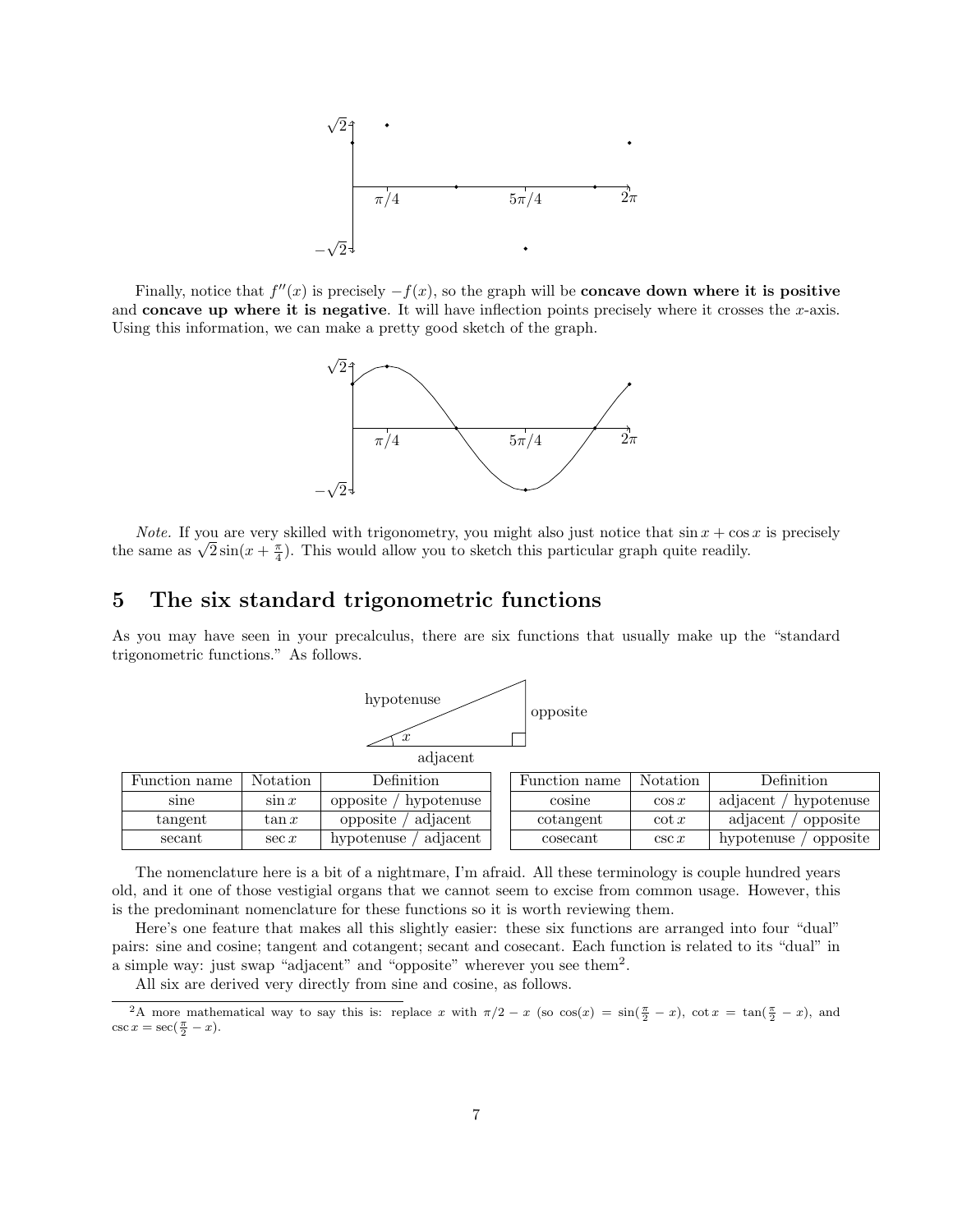$$
\tan x = \frac{\sin x}{\cos x}
$$
  
\n
$$
\cot x = \frac{\cos x}{\sin x}
$$
  
\n
$$
\sec x = \frac{1}{\cos x}
$$
  
\n
$$
\csc x = \frac{1}{\sin x}
$$

As a result, it is straightforward to differentiate all of these functions by use of the quotient rule and the derivatives of sine and cosine. It is worth working these computations yourself, as an exercise in the quotient rule. The computations are shown below.

I do not suggest that you memorize these. Instead, I suggest that you practice deriving them, so that you can always do it in a couple seconds when needed. This is both good practice with the quotient rule (which will pay dividends in more complex computations), and also will help you avoid overburdening your brain with arbitrary formulas.

$$
\frac{d}{dx} \tan x = \frac{(\sin x)' \cos x - \sin x (\cos x)'}{\cos^2 x}
$$
\n
$$
= \frac{\cos^2 x + \sin^2 x}{\cos^2 x}
$$
\n
$$
= \frac{1}{\cos^2 x}
$$
\n
$$
= \sec^2 x
$$

$$
\frac{d}{dx} \cot x = \frac{(\cos x)' \sin x - \cos x (\sin x)'}{\sin^2 x}
$$

$$
= \frac{-\sin^2 x - \cos^2 x}{\sin^2 x}
$$

$$
= \frac{-1}{\sin^2 x}
$$

$$
= -\csc^2 x
$$

$$
\frac{d}{dx} \sec x = \frac{0 - 1 \cdot (\cos x)'}{\cos^2 x}
$$

$$
= \frac{\sin x}{\cos^2 x}
$$

$$
= \frac{1}{\cos x} \cdot \frac{\sin x}{\cos x}
$$

$$
= \sec x \tan x
$$

$$
\frac{d}{dx}\csc x = \frac{0 - 1 \cdot (\sin x)'}{\sin^2 x}
$$

$$
= -\frac{\cos x}{\sin^2 x}
$$

$$
= -\frac{1}{\sin x} \frac{\cos x}{\sin x}
$$

$$
= -\csc x \cot x
$$